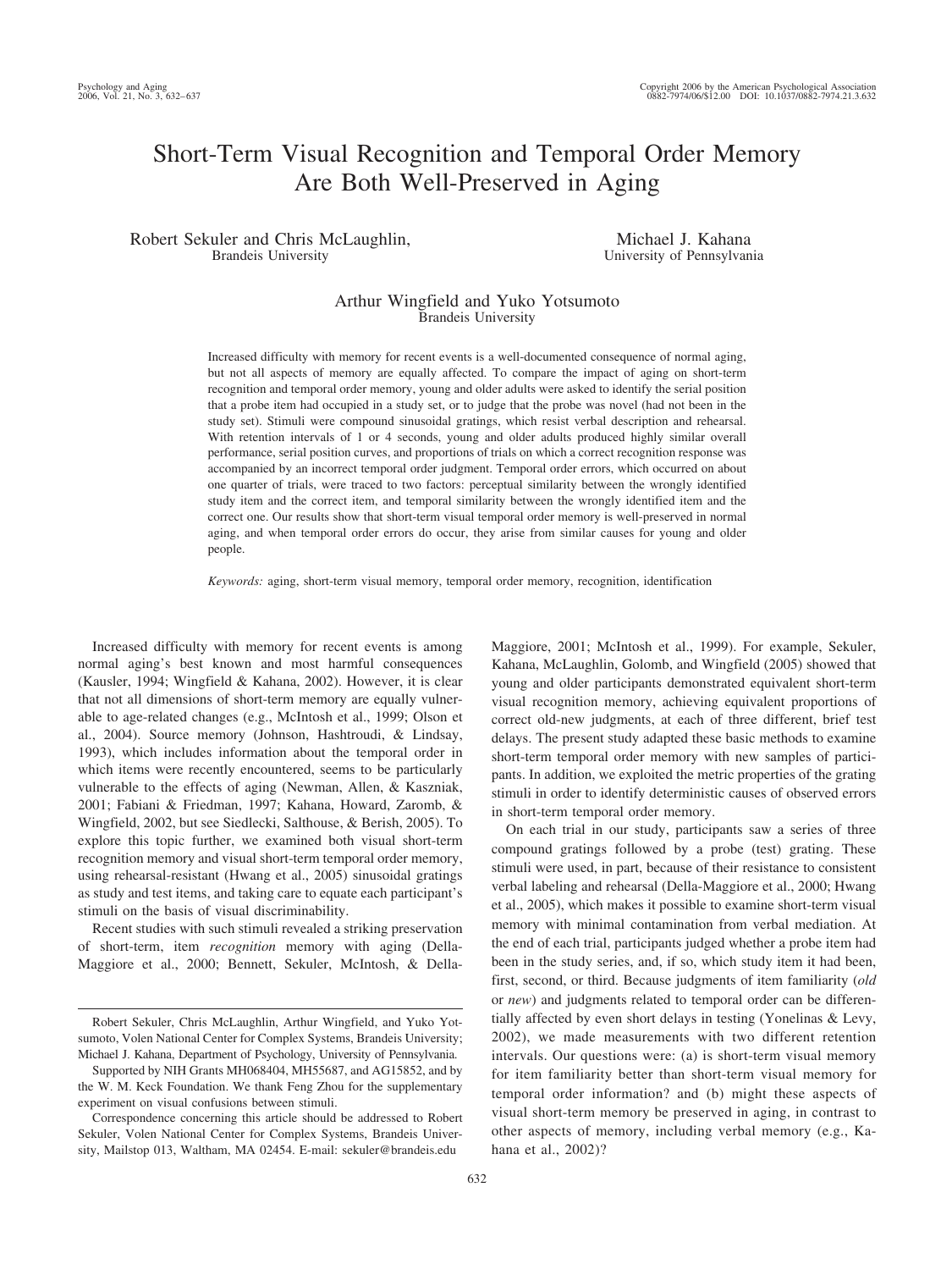# Method

### *Procedure*

On each trial, a study series comprising three compound sinusoidal gratings was followed by a probe stimulus  $(p)$ . Each of the three study stimuli  $(s_1, s_2, \text{ and } s_3)$  was presented for 750 ms, with interstimulus intervals of 400 ms. Then, after a delay of either 1 s or 4 s, a warning tone sounded, and *p* was presented for 750 ms. Participants used a response selection display to indicate whether  $p$  had been in the study set and, if it had been in the set, which of the three study items it matched.

We refer to a *p* that matched one of the study items as a *target*, and a trial on which *p* matched a study item as a target trial. We designate a nonmatching *p* as a *lure*, and we designate trials on which *p* matched none of the study items, a lure trial. Target and lure trials occurred in random order, in a ratio of 3:1. For lure trials, stimuli were selected by randomly sampling four items (three study and a  $p$ ) without replacement from the entire pool of 25 stimuli. For target trials, the three study items were randomly selected from the pool of 25 stimuli, but the choice of *p* was constrained so that it matched one of the three study items in the study series, and did so equally often for items in the first, second, or third serial positions.

On each trial, after *p* disappeared, a response selection screen was presented on the computer display and remained visible until the participant made a response. The selection screen displayed four alternatives, labeled *none*, *first*, *second*, or *third*. Participants used the computer mouse to select the alternative that corresponded to the serial position (first, second, or third) of the study stimulus,  $s_1$ ,  $s_2$ , or  $s_3$  that matched p. If p seemed to have matched none of the study items, the participant clicked on the alternative labeled none. No instructions were given about response speed.

Distinctive tones provided feedback after each response. On target trials, feedback was contingent upon the response's identification component. Feedback signaled whether the participant's response correctly identified which study item  $(s_1, s_2, \text{ or } s_3)$  matched *p*; and, like incorrect identification responses, a none response on a target trial brought feedback that the response was wrong. On lure trials, feedback was contingent on whether the response correctly signified that none of the study items matched *p*; all other responses (i.e., first, second, or third) were followed by feedback that the response had been wrong.

Prior to the experiment, participants were told the proportions of target and lure trials. Each participant was tested on 288 trials distributed across two 1-hr sessions. In each session, participants completed a block of 72 trials with a preprobe delay of 1 s, and another block of 72 trials with a preprobe delay of 4 s. These were designated Conditions A and B, and half the participants completed four blocks of experimental trials in an ABBA order, half in a BAAB order.

## *Participants*

Ten young adults (19–25 years of age,  $M = 21.8$ ,  $SD = 2.1$ ) and 10 older adults (65–80 years of age,  $M = 71.4$ ,  $SD = 6.0$ ) participated in this study for monetary compensation. Five of the young adults were male, five female; three of the older adults were male, seven female. Each participant's visual acuity was measured using Landolt C targets. Young participants' acuity ranged from 20/13–20/25 ( $M = 20/18.1$ ,  $SD = 3.2$ ) and older participants' acuity ranged from  $20/22 - 20/40$  ( $M = 20/31.7$ ,  $SD = 7.2$ ). Contrast sensitivity was measured with a Lighthouse Letter Contrast Sensitivity Test. Young participants' sensitivity ranged from 1.64 –1.80 (*M* 1.71,  $SD = 0.07$ ) and older participants' sensitivity ranged from  $1.28 - 1.68$  $(M = 1.56, SD = 0.12).$ 

To control effects of individual or age-related differences in vision, a participant's stimuli were scaled according to that participant's discrimination threshold for spatial frequency (Zhou, Kahana, & Sekuler, 2004). Thus, prior to our memory experiment, a staircase procedure measured

By self-report, all older participants were in good health, had good cognitive function, and had at least some college education. Older participants' score on the Mini-Mental State Examination ranged from 28 –30, with a  $M = 29.4$ ,  $SD = .07$ , which exceeds the population-based norm of 28 for 65–79 year olds with college experience or an advanced degree (Crum, Anthony, Bassett, & Folstein, 1993).

#### *Stimuli*

Stimuli for each trial were drawn from a pool of compound sinusoidal gratings, each comprising superimposed vertical and horizontal sinusoidal luminance gratings. Details are given in Sekuler et al. (2005). Crossing five vertical spatial frequencies with five horizontal spatial frequencies generated the pool of stimuli for each participant. Vertical as well as horizontal spatial frequencies were 2 cycles/degree plus or minus three times or six times a participant's Weber fraction for spatial frequency.

The gratings' sinusoidal components had a Michelson contrast of 0.2, a value well above the threshold for detection. To minimize edges, stimuli were windowed by a circular 2-D Gaussian with space constant of 1 degree visual angle. The display's mean luminance was fixed at  $17.8$  cd/m<sup>2</sup>. Each participant viewed the stimulus from a distance of 114 cm, with head supported and steadied by a head rest and chin cup. Trials were self paced.

By enforcing a minimum between-stimulus difference of three times a participant's discrimination threshold, we reduced the likelihood that perceptual confusions between pairs of stimuli, with minimal memory load, could by themselves lead to misidentifications. With threshold defined by the point  $p = .794$  on the psychometric function, stimuli that differed by one threshold unit would be mistaken for one another with  $p = 1 - 0.794$ , or 0.206. By extrapolation, stimuli that differed by three times the threshold would be mistaken for one another 0.206<sup>3</sup>, or slightly less than 1% of trials. To check this prediction, a supplementary experiment tested five new participants, ages 18 –27. With pairs of gratings whose spatial frequencies differed by three times a participant's discrimination threshold, perceptual confusions did indeed occur on less than 1% of trials.

## Results

Table 1 summarizes the principal measures used to characterize participants' mnemonic processes. The table's first row shows the proportion of correct identifications of serial position; that is, the proportion of trials on which the stimulus was  $s_t$ , where  $s_t \in \{1, 2, \ldots\}$ 3}, and participants responded  $r_t$ , where  $r_t \in \{1, 2, 3\}$ . Table 1's second row gives the proportion of correct recognitions calculated without regard to identification of serial position. This is the

*Mean Proportions and Standard Errors of Measurement for Basic Response Measures*

| Measure                          | Young participants | Older participants |
|----------------------------------|--------------------|--------------------|
| P (correct identification)       | $0.61 \pm .03$     | $0.65 \pm .02$     |
| P (correct recognition)          | $0.85 \pm .02$     | $0.90 \pm .01$     |
| P (identification   recognition) | $0.79 \pm .03$     | $0.83 \pm .03$     |
| $P(r_1 \cap r_2 \cap r_3)$       | $0.77 \pm .02$     | $0.81 \pm .02$     |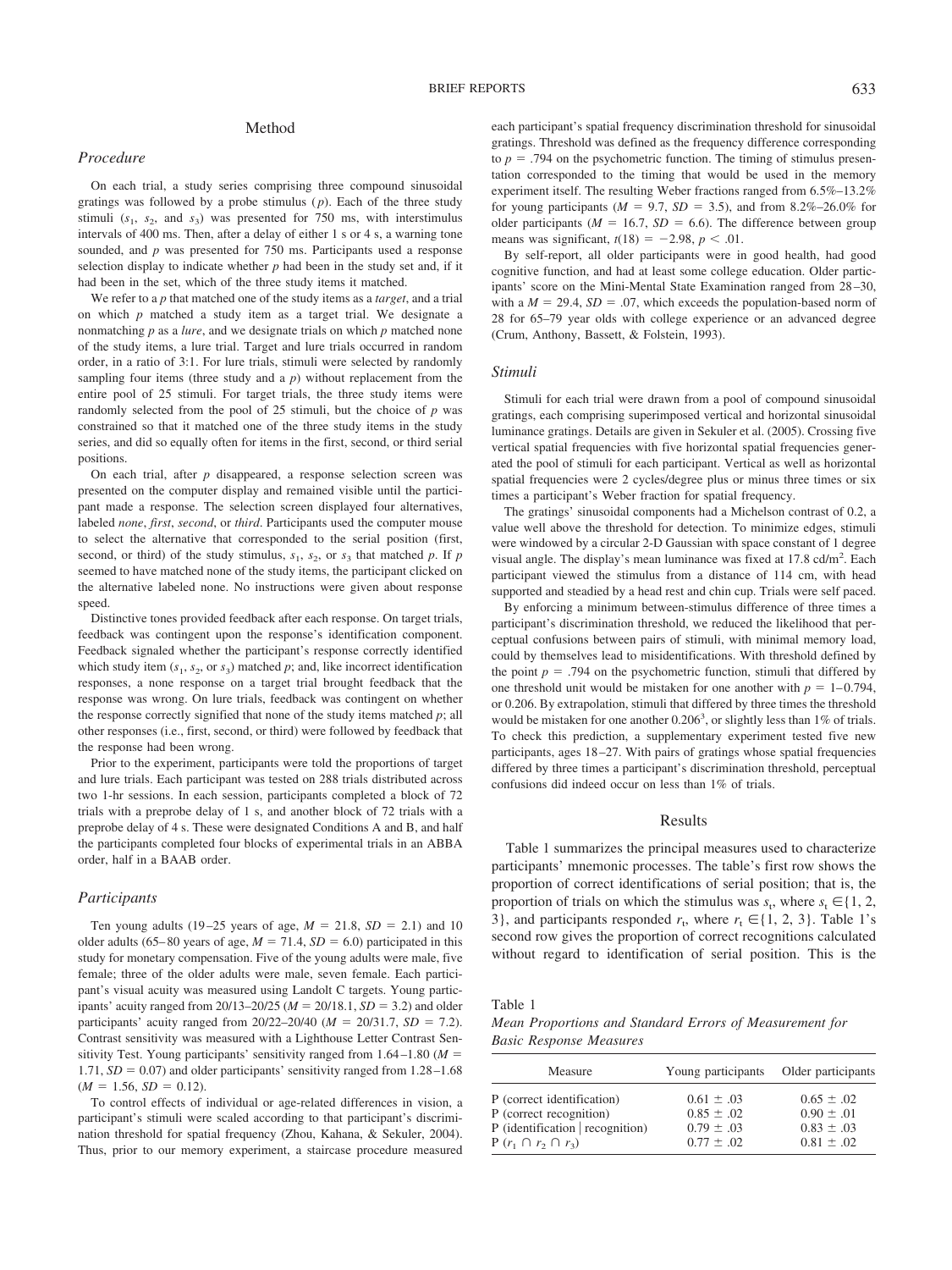proportion of target trials on which participants responded either  $r_1$ ,  $r_2$ , or  $r_3$  given  $s_t$ , aggregating cases in which the response was  $r<sub>t</sub>$  and cases in which it was not. The third row in the table gives a conditional value,  $r_t | s_t$ , the proportion of trials on which both the recognition judgment (*yes*) and the identification of *p*'s serial position were correct. If every correct recognition had been accompanied by a correct identification, cells in the third row would show P(Identification Recognition)  $= 1$ . Target trials on which recognition was correct, but identification wrong constitute mis-

identifications, that is, errors in serial position judgment. The proportion of such trials can be obtained from the quantity 1-P(Identification|Recognition). The last row in Table 1 gives the proportion of all trials, right or wrong, on which participants judged that *p* had been in the study series. The difference between groups on this measure was not significantly different. For comparison, the actual proportion of target trials was 0.75.

Figure 1A and 1B show the proportion of correct recognitions and correct identifications of serial position for all three serial



*Figure 1.* Proportions of correct recognition and identification for young (A) and older (B) participants. Also shown are proportions of items misidentified on target trials by young participants (C) and by older participants (D) as a function of the spatial and temporal similarity between correct and misidentified study stimuli. In 1C and 1D, two levels of spatial difference are plotted on the *x*-axis. Each is plotted separately for stimulus pairs that were temporally similar (black bars), and for pairs that were temporally dissimilar (gray bars).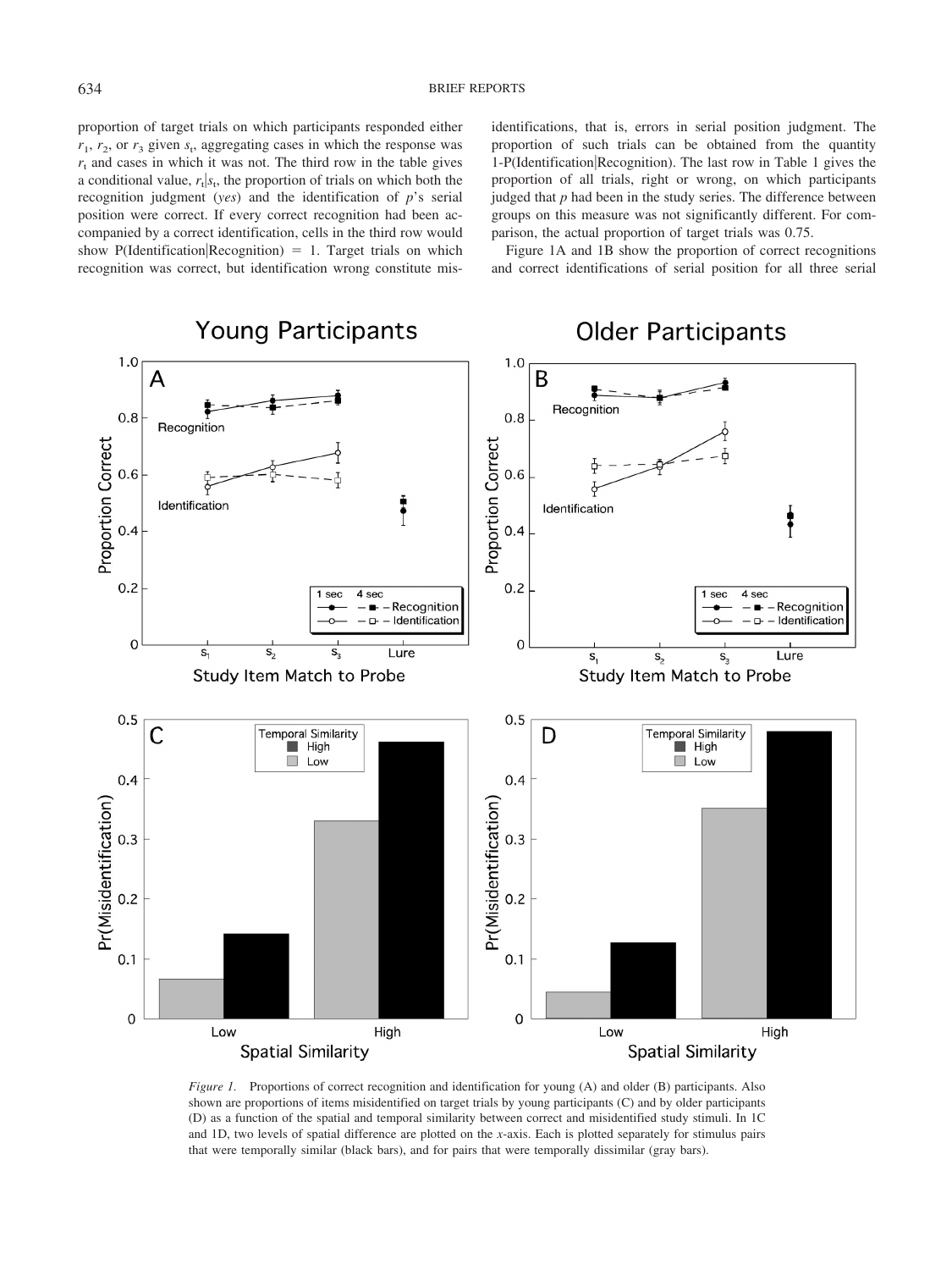positions and for lure trials (trials on which *p* matched none of the study items). Results for young participants are shown in Figure 1A; results for older participants appear in Figure 1B. In addition, results are separated according to retention interval, 1 s versus 4 s. There was no systematic difference in visual short-term recognition between the two retention intervals, 1 and 4 s. In general, older participants achieved a somewhat higher proportion of correct recognitions than did their younger counterparts. Previous memory studies have shown that older participants' performance can be distorted by a criterion change (Harkins, Chapman, & Eisdorfer, 1979; Kosslyn, Thompson, Kim, & Alpert, 1995; Trahan, Larrabee, & Levin, 1986). Therefore, we evaluated potential criterion changes, taking account not only of correct recognition responses, but also the correct rejection rate. When this was done, we found that the modest age-dependent superiority in recognition was accompanied by a corresponding decrease in the rate of correct rejection rate for a lure, that is for a *p* that matched none of the study items. Finally, when pairs of hits and false alarms were expressed as *d'* values (Macmillan & Creelman, 2005), the mean d's for the young and older participants were 1.01 and 1.16, respectively. Bootstrap resampling showed that in the absence of any actual difference between the two groups, a difference this large or larger would occur with  $p > .30$ . The nonsignificance between the groups' d's strengthens the claim that the two age groups had essentially equivalent recognition performance. Because neither the main effect of age nor any interaction involving age were statistically reliable, the following discussion ignores that variable.

Confirming what may be evident in the first and second rows of Table 1, Figure 1 shows that the proportion of correct recognitions was appreciably higher than the proportion of correct identifications of serial position,  $F(1, 18) = 395.13$ ,  $p < .01$ . This difference reflects the influence of errors in identifying the serial position of recognized items.

Although recognition responses showed no statistically significant serial position effect, such an effect was manifest with identification responses, that is, when participants' serial position judgments were taken into account. This serial position effect was considerably diminished at the longer of our two retention intervals,  $F(2, 36) = 6.22, p < .01$ .

Errors in visual temporal order judgments can be exploited to identify the information that participants use to make successful judgments. This is especially true when, as is the case here, the metric properties of stimuli make it possible to relate misidentifications to stimulus characteristics. For young participants, on 21% of trials when recognition was correct, the target was attributed to an incorrect serial position; for older participants, the corresponding value was 17%. The difference between the two age groups was not statistically significant ( $p > .40$ ).

Basically, misidentifications could have arisen from either of two quite distinct sources. Some or all of the misidentifications could have been entirely stochastic, reflecting random guesses made when participants had no actual usable memory of what had been seen. Alternatively, misidentifications could have come from some deterministic process, for example, systematic errors associated with partial loss of serial position information. We set out to evaluate these alternative accounts of misidentifications.

To compare competing stochastic and deterministic accounts of misidentifications, each participant's misidentifications were sorted into the cells of a notional  $2 \times 2$  table. In this sorting, we considered only trials on which  $p$  matched  $s_1$  or  $s_3$ . The table's rows corresponded to two levels of a variable we call *spatial* similarity; the table's columns correspond to two levels of a variable we call *temporal* similarity. To generate the value of spatial similarity, we compared the Euclidean distance in spatial frequency between (a) *p* and the misidentified study item, and (b) *p* and the remaining study item that did not match *p***.** If the first of these two distances was the smaller, we categorized spatial similarity between *p* and the misidentified study item as high; otherwise, we categorized spatial similarity as low. For temporal similarity, we categorized misidentifications according to whether the error in identification represented a shift of one (high similarity) or two (low similarity) serial positions. For example, if  $s<sub>2</sub>$  was misidentified as matching *p*, when the actual matching study item was *s*3, this error of one serial position was categorized as high temporal similarity; if  $s_1$  was misidentified as matching  $p$ , when the actual matching study item was  $s<sub>3</sub>$ , the error of two serial positions was categorized as low temporal similarity. A factorial cross of spatial and temporal variables produced four combinations of spatiotemporal differences between  $p$  and the misidentified study item.

The proportions of all serial position errors that fell into each of the four categories are shown in Figure 1C for young participants, and in Figure 1D for the older participants. On the horizontal-axis in each panel is the category, low or high, of spatial similarity; black bars show results with high temporal similarity, and gray bars show results with low temporal similarity. Because the distribution of misidentifications across the four categories was essentially the same for both age groups, for now we ignore the age variable.

The results shown in Figures 1C and 1D allow us to dismiss the hypothesis that all misidentifications resulted from a stochastic process. A process in which participants guessed randomly would on average have produced four bars of roughly equal height in Figure 1C and 1D. Monte Carlo simulations show that a stochastic process would generate results as biased as those we observed in fewer than 1 in 100,000 replications of the experiment. Although we cannot rule out the possibility that random guesses produced *some* of the misidentifications, we can assert that many misidentifications arose from deterministic processes.

The distribution of misidentifications across the four categories in the notional  $2 \times 2$  table suggests that both temporal and physical similarity induced temporal order errors, with physical similarity exerting a larger effect than temporal similarity (compare the pair of bars at the left side of Figure 1C or Figure 1D to the corresponding ones at the figure's right). The figure shows no evidence of an interaction between the two variables: the black and gray bars at the left side of Figure 1C differ by about as much as the corresponding bars at the Figure 1C's right side. So, the same processes appear to be at work with both young and older participants, and they have quite comparable effects on both groups.

Finally, we must comment on one deterministic process that had the potential to promote errors in short-term temporal order memory, but most likely did not: purely perceptual confusions among stimuli. Stimulus series were constructed so that any two study stimuli differed in spatial frequency by at least three times a participant's difference threshold. As noted earlier, when visual stimuli differ by that much, perceptual confusion alone, with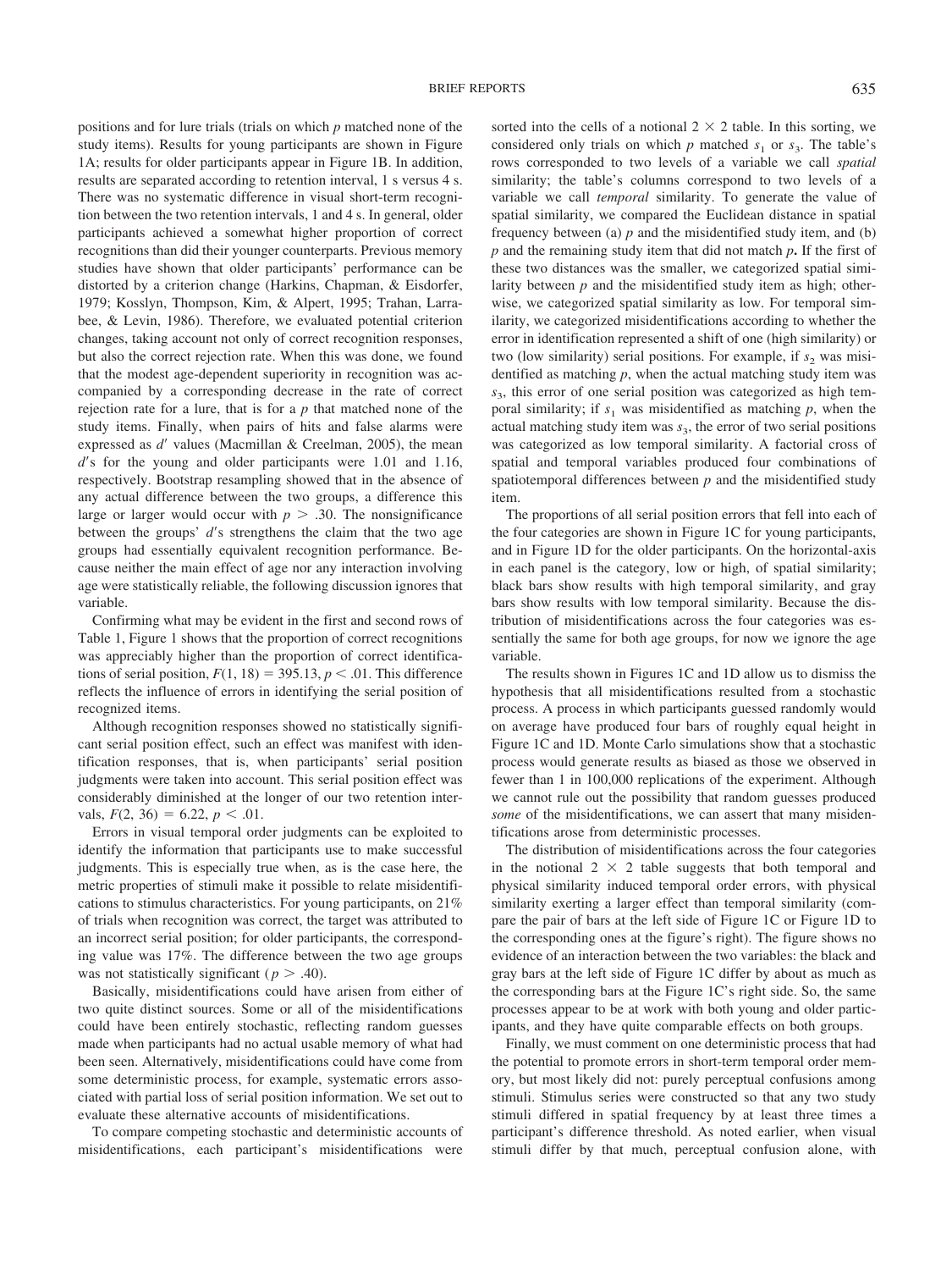minimal contribution from errors in short-term memory, would have caused the stimuli to be mistaken for one another less than 1% of the time. So perception-based mistaken identity alone cannot explain the much higher proportion of misidentifications, that is, the obtained values of 1-P(Identification Recognition). Instead, we must look elsewhere for an explanation of misidentifications.

#### Discussion

Sensory researchers have long understood that perceptual errors, including illusions, can be a valuable source of insight into perception's normal operation (Eagleman, 2001). In the same way, from the very beginning of systematic research on memory, errors and failures have been useful in illuminating memory's normal operation (Schacter & Dodson, 2001). As Figure 1 suggested, both spatial and temporal similarity promote misidentifications of serial position, and that these separate effects are approximately additive. How, though, might these influences operate?

To understand how spatial similarity might lead to errors in temporal order, we will use the basic structure of summedsimilarity (or global-matching) memory models (Nosofsky, 1986; Clark & Gronlund, 1996; Kahana & Sekuler, 2002). We will work within this framework, because one member of this class of models, Noisy Exemplar Model (NEMo), has already accounted successfully for short-term memory with stimuli like those used here (Kahana & Sekuler, 2002; Kahana, Zhou, Geller, & Sekuler, in press). A summed similarity model assumes that the study items,  $s_1 \ldots s_3$ , are stored in memory as corresponding noisy exemplars,  $m_1$ ...  $m_3$ , where the exemplars' subscripts signify the order in which the visual stimuli had been presented. When the probe, *p*, is presented,  $\eta_1 \ldots \eta_3$ , the set of similarities between *p* and each of the noisy exemplars is computed. Again, subscripts signify the order in which study stimuli were presented. NEMo describes each similarity value as an exponentially decreasing function of the spatial frequency difference between *p* and the corresponding values,  $m_1 \ldots m_3$ . From the resulting similarity values, a summed similarity,  $\Sigma \eta$ , is computed. Some criterion value,  $\Sigma_n > k$ , is taken as evidence that at least one of the study items matched *p*, which has made *p* seem familiar. Over trials, the probability of a recognition response (e.g., a *yes* response) corresponds to the proportion of trials on which  $\Sigma_n > k$ .

The central role that noise can play in summed similarity models brings to mind the role it occupies in some theories of cognitive aging. For example, Welford (1984) offered the influential proposal that various age-related changes in performance reflected older adults' relatively higher levels of internal neural noise (random variability). Researchers have developed and deployed powerful computational methods for testing detailed descriptions of noise's role in short-term memory, distinguishing between different sources of noise, such as internal versus external noise, and different forms of noise, such as multiplicative versus additive noise (Gold, Murray, Sekuler, Bennett, & Sekuler, 2005), but such analyses have as yet not been applied to results from older adults. Because we intentionally tailored stimuli to individual participants' visual discrimination, it is impossible to tell from our data whether age-related differences in internal noise accompany visual encoding. But, we can exploit the summed similarity framework to generate useful propositions about age-related noise in the context of short-term recognition and temporal order memory.

First, consider how a summed similarity model could be extended to account for temporal order judgments. This extension requires that the model perform one additional operation on the set of similarities between a trial's study stimuli and *p*. In this additional operation, the similarities are processed with a *max* operator, which returns two values, the largest item  $\in \{ \eta_1, \ldots, \eta_n \}$ , and the index (serial position) of that largest item. Hereafter, we refer to these returned quantities as value and index, respectively. The identification of the matching serial position is determined by the index, 1 . . . 3, returned by the *max* operator. Because of the noise associated with each exemplar, there will be trials on which the index returned by *max* would not represent the serial position whose study item physically matched *p*, but would represent instead the serial position of another study item. On such trials, the model generates a temporal order error, in which the serial position of the matching item is misidentified. The probability of such errors will be some monotonically decreasing function of each study item's similarity in spatial frequency to *p*. In other words, study items that did not match  $p$ , but were spatially similar to it would be more likely misidentified as a match than would study items that were less spatially similar to *p*. Of course, this is the pattern of spatial similarity effects shown in Figure 1C and 1D, and suggests that once stimuli have been adjusted for small age-related differences in discriminability, there are little or no age-related differences in the internal noise in short-term memory that produces spatial-similarity based, temporal order lapses.

Second, consider how a different mechanism is required to motivate temporal similarity's influence on misidentifications of serial position. Drawing upon accounts of temporal effects in free recall (Howard & Kahana, 1999, 2002), we assume that the representation of each noisy exemplar is tagged in memory with a temporal code, and that each item's temporal tag could be misassigned at encoding, or degraded in memory by passage of time and/or interference. If such degradation were partial rather than complete (Dodson, Holland, & Shimamura, 1998), serially adjacent positions in a sequence would more likely be confused with one another than would positions more widely separated in a sequence. In the case at hand, with partial loss of serial position information,  $s_1$  is more likely misremembered as  $s_2$  than as  $s_3$ , and  $s_3$  is more likely misremembered as  $s_2$  than as  $s_1$ . Again, this is the pattern of results seen in Figure 1C and 1D. We should note that this effect resembles Dodson and colleagues' (1998) demonstration that even when individuals misidentify the source of information, they may retain partial information about that source. Clearly, our results suggest that young and older adults retain this information in equal measure.

With the rapid presentations and relatively short retention intervals used in this experiment, it is not likely that by itself the passage of time was primarily responsible for degrading serial position information (e.g., Sekuler et al., 2005). Instead, interference in memory, generated by presentation of successive study items was more likely at fault. Whatever the details of such interference prove to be, the present results demonstrate a striking age invariance in both item and order short-term memory for visual gratings, which resist verbal labeling and rehearsal. This invariance stands in contrast to age-related differences in order memory with verbal material (Kahana et al., 2002). This divergence leads us to hypothesize that our results depend crucially upon test materials whose discriminability is equated between